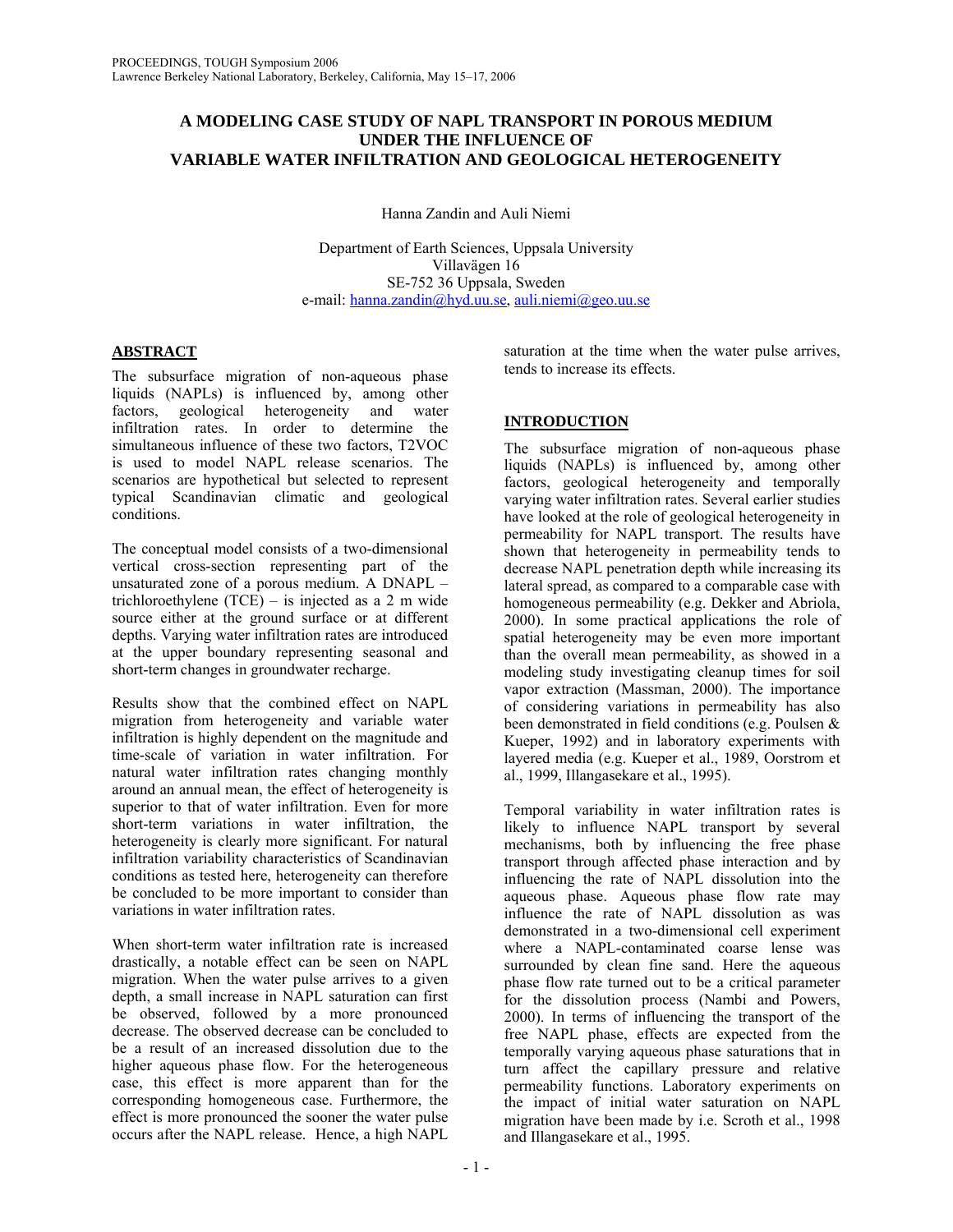In natural conditions, after a release of a NAPL spill for example as a result of an accident, both the spatial heterogeneity and the temporal variability in infiltration will influence the spreading of the plume. Yet, to our knowledge, very few, if any, earlier studies have addressed these two types of variabilities simultaneously. In this study we look at NAPL transport in the unsaturated zone of an aquifer, under the influence of i) spatially heterogeneous geology and ii) temporally varying water infiltration rate, with the objective to quantify their relative importance for NAPL transport and retention in the unsaturated zone, with special emphasis on Scandinavian climatic conditions.

## **MODEL SETUP**

#### **Conceptual model**

The conceptual model consists of a 10m·10m twodimensional vertical cross-section of a porous medium, representing part of the unsaturated zone of a heterogeneous soil profile (Figure 1). For comparison purposes, the homogeneous equivalent is considered as well. The bottom is considered to be somewhere in the middle of the unsaturated zone where vertical drainage is allowed. This is modeled by assigning a specified pressure boundary condition at the lower boundary where the pressure is selected to allow a suitable drainage.

Temporally variable water infiltration rates are imposed along the top boundary to represent various infiltration scenarios. The sides are set as no-flow boundaries. The NAPL source is 2m wide with a release time of 2 hours, which is assumed to represent a time for an accidental leakage. NAPL injection is introduced by assigning a constant NAPL saturation boundary for the elements representing the source, trichlorethylene (TCE) is used as the chemical. Table 1 summarizes the medium properties used in the simulations.

| Parameters for T2VOC simulation*                        |                            |
|---------------------------------------------------------|----------------------------|
| Parameters for capillary pressure                       | $\alpha_{gn}$ =10.0 L/m    |
| functions                                               | $\alpha_{\rm nw}$ =11.0L/m |
| Pore size distribution coefficient                      | $m=1.84$                   |
| Residual water saturation                               | $Sm = 0.1$                 |
| Residual NAPL saturation                                | $Snr=0.1$                  |
| Porosity                                                | $n=0.35$                   |
| Parameters for GSLIB generation                         |                            |
| Assumed ln-K normally distributed                       | $\sigma_{ln k} = 1$        |
|                                                         | $\mu = 10^{-11} m^2$       |
| Support scale of heterogeneity:                         | 0.25m                      |
| * Values are hased on experiments in sandy porous media |                            |

\* Values are based on experiments in sandy porous media.



*Figure 1: Conceptual model* 

### **Numerical simulations**

Simulations are performed with the numerical code T2VOC (Falta et al., 1995), a three-dimensional numerical model code for simulating the coupled transport of air, water, volatile organic compounds and heat in three phases.

Capillary pressure and relative permeability functions are based on Van Genuchten equations for two-phase flow, as extended for three-phase flow by Parker et al., 1987. The scaling model of Leverett (see e.g. Birkholzer and Tsang, 1997) is applied for spatial variation of the capillary pressure function with the heterogeneous permeability field. See Table 1 for a selection of model parameters.

The weighting scheme used for averaging permeabilities at element interfaces includes harmonic weighting for absolute permeabilities and upstream weighting for saturation dependent mobilities. The model domain is discretized into elements of  $0.25m \cdot 0.25m$  grid size.

The realization of the heterogeneous permeability field is generated as an unconditional simulation using GSLIB software package (Deutsch and Journel, 1997) starting from mean and variance values for log-permeability as specified by Table 1.

## **Temporal variations in water infiltration**

Several different temporally varying water infiltration scenarios are being considered, corresponding to monthly and more short-term variations in infiltration.

To represent natural monthly variations, monthly average recharge rates are calculated based on monthly precipitation data from Southern Finland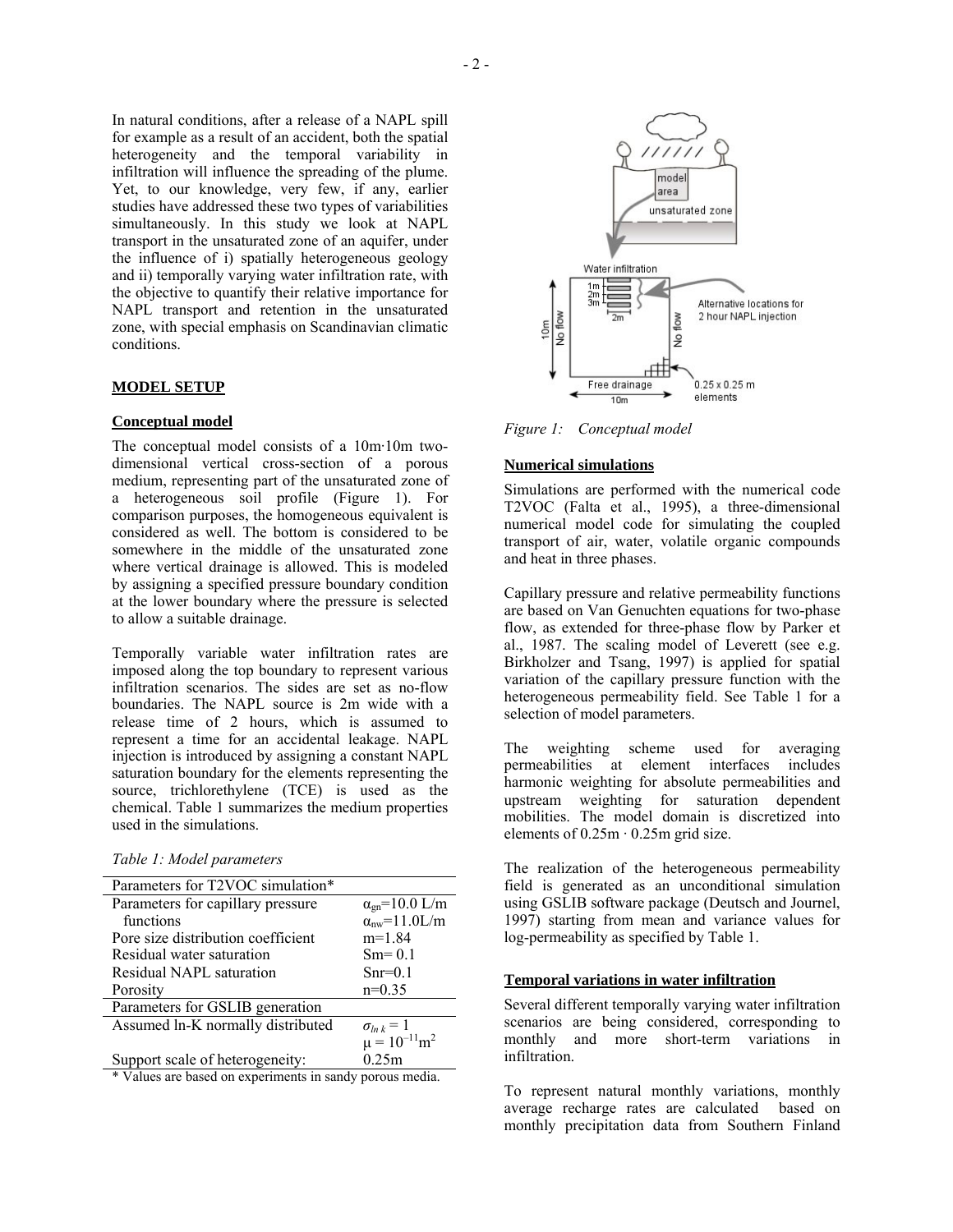(Niemi et al., 2003) and estimates of the proportion of groundwater runoff rates for different months (Airaksinen., 1978). These are given in Figure 2a.

A shorter term variation in water infiltration is represented with an extreme infiltration rate for a period of 4 hours either immediately before or after the NAPL release. The infiltration rate is chosen to represent the groundwater recharge corresponding to a four-hour rainfall event with a return period of about 2 years in Western Sweden (Grip and Rodhe, 1985), an extraordinarily high value for Scandinavian conditions.

All the above water infiltration scenarios are simulated with a NAPL source at the land surface. To look at the effect of the depth of the NAPL source and the time lapse between the spill and the extreme rainfall, comparison simulations are also carried out where i) the source is situated at different depths below the ground surface and ii) the four-hour long infiltration pulse takes place either 1, 2, 3 or 4 days after the initiation of the NAPL release. For these simulations a much larger water infiltration rate is used, in order to see more effects from the infiltration pulses. Table 2 gives a summary of the different water infiltration scenarios modeled.

#### *Table 2 Simulation scenarios*

| Monthly variations in water infiltration:                                               |  |
|-----------------------------------------------------------------------------------------|--|
| NAPL source at land surface, water infiltration varies                                  |  |
| monthly according to Figure 3a, around an annual                                        |  |
| mean of 2.4.10 <sup>-6</sup> kg/s. NAPL is released one of these                        |  |
| dates: Jan 1 <sup>st</sup> , March 1 <sup>st</sup> , March 15 <sup>th</sup> , April 1st |  |
| Short-term variations in water infiltration:                                            |  |
| NAPL source at land surface, water infiltration at a                                    |  |
| rate of $1.0 \cdot 10^{-3}$ kg/s during four hours immediately                          |  |
| before/after NAPL release.                                                              |  |
| <b>Extreme water infiltration events:</b>                                               |  |
| NAPL source at 1, 2 or 3 m depth below land surface.                                    |  |
| Four hour long water pulse injection of $5.0 \cdot 10^{-2}$ kg/s                        |  |

#### **SIMULATION RESULTS AND DISCUSSION**

starting either 1, 2, 3 or 4 days after NAPL release.

## **Seasonal variations in water infiltration**

When water infiltration is varied monthly according to the values shown in Figure 2a, the resulting changes in water saturation are mainly seen at depths less than 2m, as can be seen in the simulated saturation profiles for the homogeneous case (Figure 2b). As the observed changes in water saturation due to monthly variations are small, the simulations with NAPL injection are designed to capture the largest possible differences between months; i.e. NAPL is released during months with the lowest/highest water infiltration rate and lowest/highest background water saturation from the previous month.



*Figure 2a: Monthly values of water infiltration used in model simulation* 



*Figure 2b: Water saturation versus depth with monthly varying water infiltration rates for the homogeneous permeability field.* 

Figure 3 shows the depth of NAPL mass center of gravity one week after NAPL release, against total NAPL mass in model domain and for four different NAPL release dates: January 1st, March  $1<sup>st</sup>$ , March  $15<sup>th</sup>$  and April 1st. The figure suggests a smaller penetration depth and smaller infiltrated NAPL mass for the heterogeneous case, which is in agreement with earlier studies (i.e. Dekker and Abriola, 2000). In comparison to the effect from heterogeneity, the differences due to different NAPL release dates are small. One reason is of course that the differences is water saturation due to different monthly infiltration rates are quite small as seen in the modest changes in water saturation from month to month (Figure 2b).

The tendencies observed in Figure 3, however suggest that a high water saturation prior to NAPL release (release dates March 15th and April 1st) increases NAPL penetration depth and reduces total spill mass, whereas the effect of high water infiltration rate during the spill (release dates March  $1<sup>st</sup>$  and March  $15<sup>th</sup>$ ) is less evident. None of these tendencies are however large enough to be of any practical importance.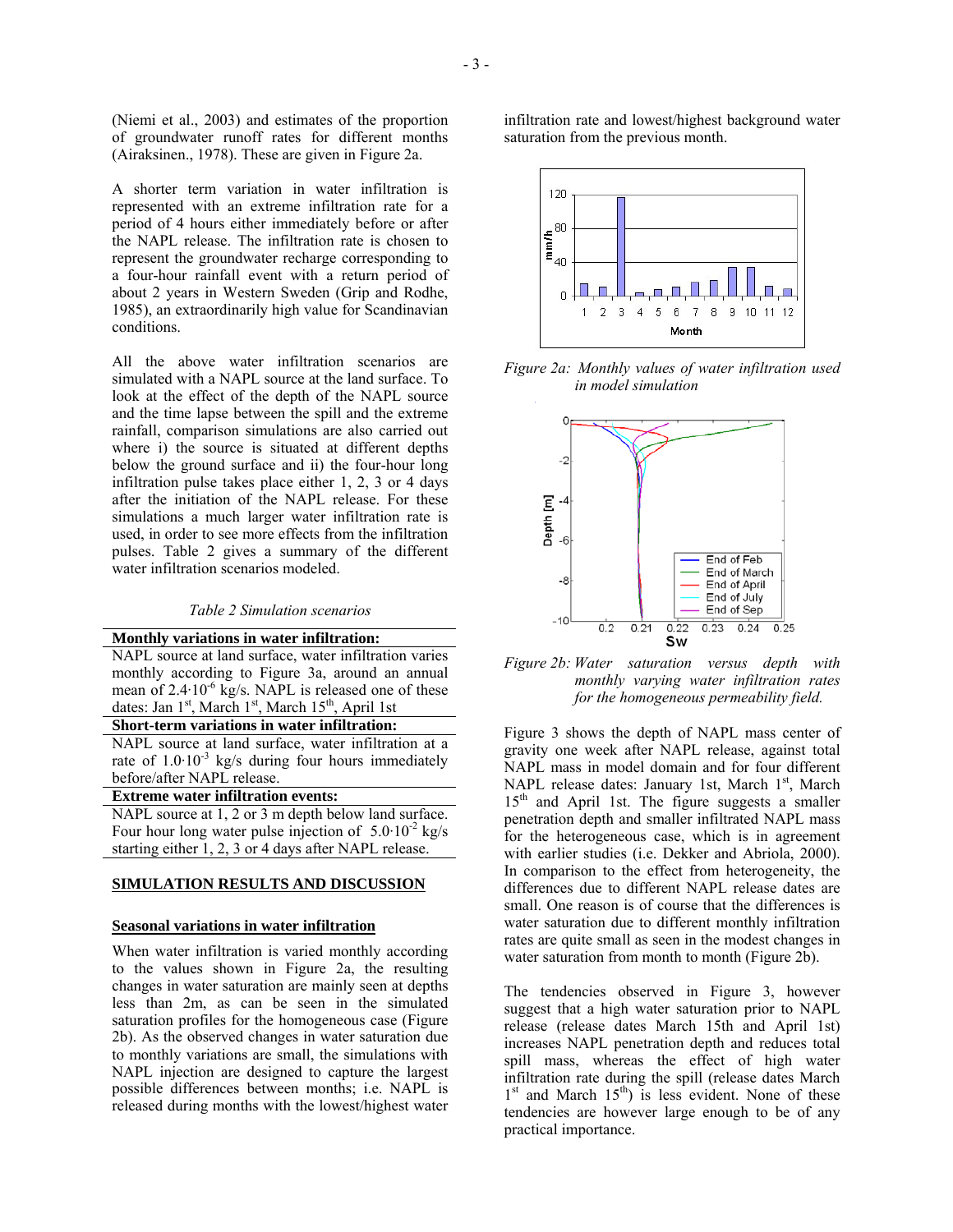

*Figure 3: NAPL mass and NAPL vertical location (center of mass) one week after NAPL release, when water infiltration is varied monthly. Numbers indicate date for NAPL release; January 1st, March 1st, March*   $15^{th}$  and April  $1^{st}$ .

Figures 4a and b show example plots of simulated NAPL saturation distributions about three weeks after the spill for homogeneous and heterogeneous cases, respectively, when NAPL release date is on April  $1<sup>st</sup>$ . Inspection of the distributions shows that NAPL has reached deeper in the homogeneous case, while maximum NAPL saturation is higher in the heterogeneous case. In the heterogeneous case a smaller total NAPL mass is present, thus the reduction of NAPL saturation below the residual level  $S_{nr} = 0.1$  through dissolution happens faster in the heterogeneous case (compare the green lines in Figure 4a and b). As there is not much difference between the different scenarios, corresponding plots for other NAPL release dates are not shown here.



*Figure 4: Distribution of NAPL 22.5 days after NAPL release. Water infiltration rate is varied monthly, NAPL release date is April 1st. Homogeneous field (left) and heterogeneous field (right). The colored lines indicate NAPL saturations of: 0.05 (blue),*  $0.1 = S_{nr}$  *(green) and 0.15 (yellow).* 

## **Short-term variations in water infiltration**

Shorter term – and thereby also more significant variations in water infiltration rate can be expected to have a greater impact on water saturations, and consequently a larger impact on NAPL migration. Figure 5 shows vertical location of NAPL centre of mass against average horizontal distance from centre axis, for selected simulations of short-term variations in water infiltration, 7.5 days after the NAPL release. Again NAPL penetration depth is deeper for the simulations in the homogeneous field. There is as well a tendency for high water infiltration to increase the penetration depth, more specifically a four-day wet period prior to the NAPL release appears to have more of an impact on NAPL penetration depth than an equally long wet period after the release. According to the same figure, horizontal spreading seems to increase when the wet period occurs after the NAPL release, and vice versa.



*Figure 5: Vertical and horizontal location for NAPL centre of mass for selected simulations.* 

To compare the effect of short-term variations in water infiltration with the effect of another parameter, the same scenarios are simulated with a residual NAPL phase saturation  $S_{nr}$  changed from 0.1 to 0.08 (Figure 5). This causes an effect on NAPL penetration depth similar to that of the short-term water infiltration periods, indicating that although some short term variations of natural infiltration conditions have an impact on NAPL transport, other parameters affecting modeling results may easily outrange this impact.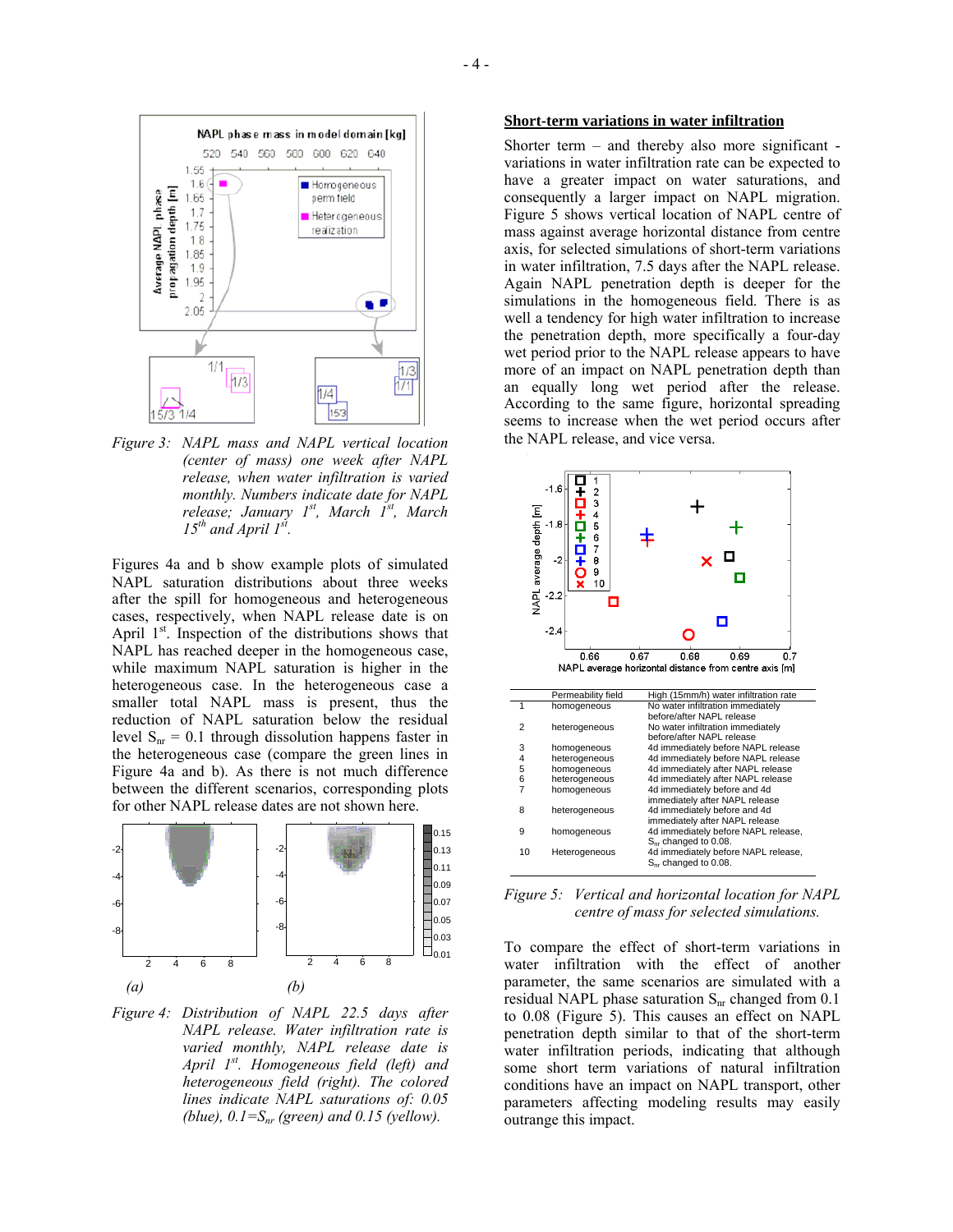In the last set of simulations the effect of the depth of the NAPL source and the time lapse between the spill and the rainfall is analyzed. When comparing the simulated NAPL migration from a source situated 1, 2 or 3 m below the land surface as influenced by a water infiltration pulse, it could be seen that the impact of the water pulse drastically decreases with increasing NAPL source depth (figure not shown here). This is not surprising in the light of the earlier results showing that the infiltration pulse mostly influences the uppermost part of the soil column (e.g. Figure 2b). The results presented below are therefore from the simulations with a NAPL source at 1m depth. A remark can be made that similar patterns occur for NAPL sources at greater depths, but to a much lesser degree.

Figure 6a shows simulated breakthrough curves for NAPL phase 1m below the source for five different infiltration scenarios; one case with no water infiltration and the other cases with infiltration pulses 1, 2, 3 or 4 days after the NAPL release. The breakthrough curves indicate an influence by the water infiltration pulses. To better visualize this influence, the breakthrough curves are normalized by subtracting the breakthrough curve for the base case, i.e. the case with no water infiltration pulse from the curves with infiltration pulse effects. These normalized curves are shown in Figure 6b-c for both the homogeneous and heterogeneous fields. From these figures it can clearly be seen that the infiltration pulse causes a small initial increase in NAPL saturation, followed by a longer and more profound decrease in NAPL saturation. The same pattern appears for both homogeneous and heterogeneous fields, but is most apparent for the heterogeneous field. In addition, the pattern is more pronounced the sooner the water pulse occurs after the spill.

The observed small initial increase in NAPL saturation can be explained by the fact that the advancing water front 'pushes' an increased NAPL saturation ahead of it. The subsequent decrease in NAPL saturation is likely due to increased dissolution into the aqueous phase as water saturation is increasing, with a minor contribution from the fact that more NAPL has just passed. This would be in accordance with the findings of Nambi et al (2000) who found that an increased aqueous phase flow rate increased NAPL dissolution. The more profound effects in the heterogeneous field may be due the slower and somewhat smaller intial peak of the breakthrough curve in the heterogeneous case (figure not showed here), due to slower general advancement of NAPL in a heterogeneous field, resulting in higher overall NAPL saturations at the time when the water pulse arrives to the given level.



*Figure 6a: Breakthrough curve for NAPL phase 1m below NAPL source for water infiltration pulses at different times after NAPL release. NAPL source is 1m below land surface, permeability is heterogeneous.* 



*Figure 6b-c: Normalized breakthrough curves for NAPL saturation: homogeneous field (above), heterogeneous field (below). 1, 2, 3 and 4 denote starting time of water pulse infiltration in number of days after NAPL release. The breakthrough curve for corresponding case with no water pulse has been subtracted.*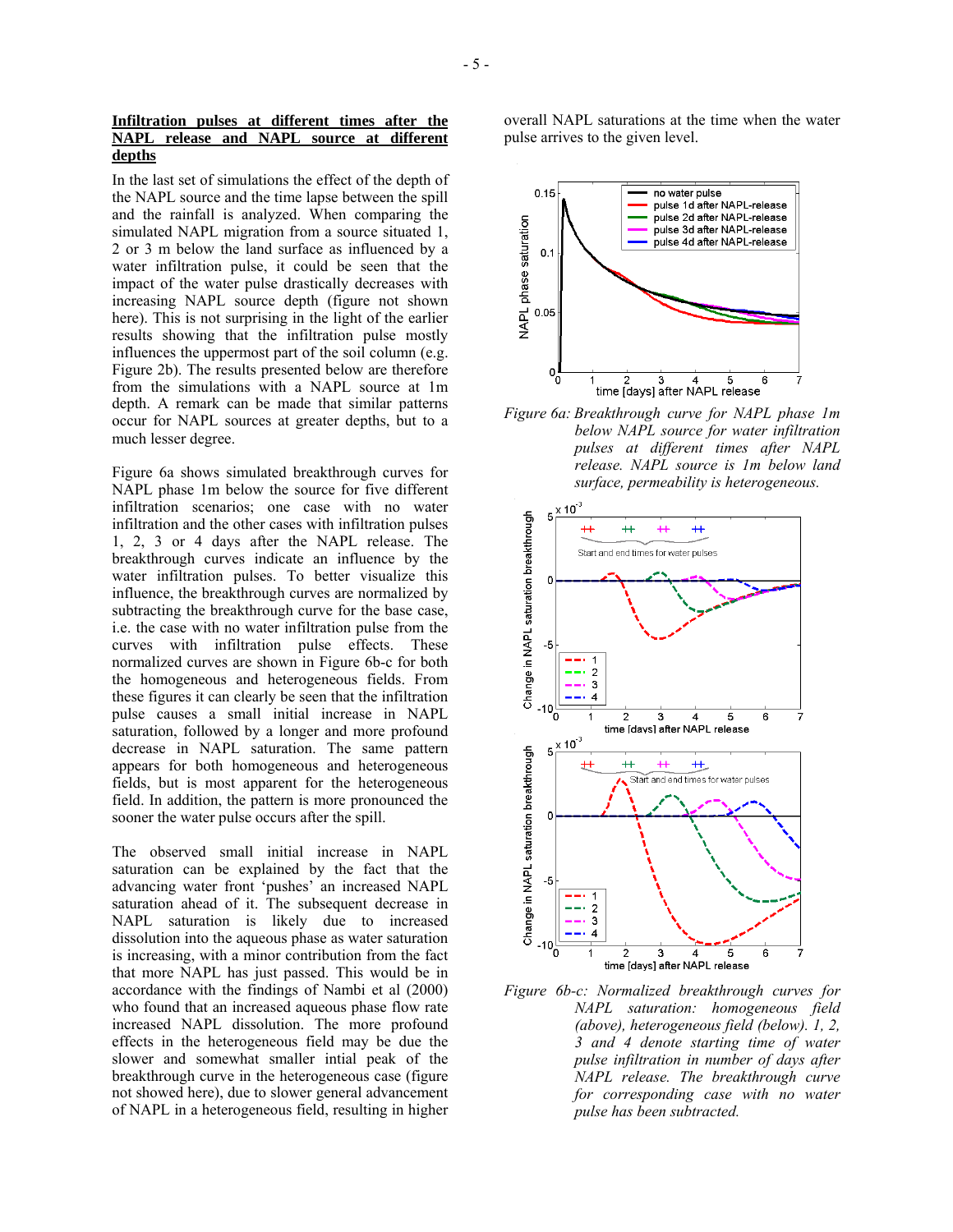Figure 7 shows how total NAPL mass within the model domain changes with time. A small step decrease can be seen shortly after the time for corresponding water infiltration pulse, supporting the reasoning about increased dissolution as the water pulse arrives. Similar plots of the volatile organic compound mass in aqueous and gas phases (not displayed here) show a corresponding step of mass increase at the same time.



*Figure 7: Total NAPL mass within model domain for heterogeneous permeability field. Water infiltration pulses cause a step decrease in total NAPL mass as compared to the case with no water pulse.* 

The vertical NAPL spreading with time shows a pattern similar to the breakthrough curve (Figures 6ac) when the water pulse arrives, though in opposite direction (Figure 8). The initial decrease in vertical spreading coincides with the moment when the water pulse reaches the NAPL plume, and can be explained by the initial 'compression' of the NAPL plume that the water pulse causes. Next as the water pulse increases the dissolution of NAPL, this causes an increased vertical spreading compared to the case of no water pulse.



*Figure 8: Vertical NAPL spreading, homogeneous permeability field.* 

## **CONCLUDING REMARKS**

The present study addresses the question of NAPL transport in the unsaturated zone of a heterogeneous medium under variable water infiltration conditions. Conceptually, high background water saturation and high aqueous phase flow rate increase NAPL migration velocity and penetration depth. The effect of heterogeneity is to slow down NAPL migration and decrease penetration depth, as compared to a homogeneous permeability field.

When water infiltration rates are varied according to natural recharge conditions typical for Scadinavian climatic conditions, the overall impact on NAPL migration is small compared to that of heterogeneity. As a comparison, a small change in the parameter for residual NAPL saturation causes as much of an impact on NAPL migration patterns as variations in natural water infiltration rates. For most practical implications, it is therefore not necessary to take into account variations in water infiltration.

When short-term water infiltration rate is increased drastically, a notable impact on NAPL migration can be observed. The magnitude of this impact diminishes rapidly with the depth of the NAPL source. This is a natural consequence of the fact that temporal changes in water saturation due to temporally variable water infiltration rates are greatest close to the land surface.

When the pulse of high water infiltration arrives to a given depth, an 's-shaped' breakthrough curve can be observed for NAPL saturation at that depth (Figure 6.): a small initial increase in NAPL saturation is followed by a more pronounced decrease. This is due to the advancement of the wetting front with consequent 'pushing' of the NAPL phase followed by an increased rate of dissolution as the aqueous phase flow rate increases. This explanation is supported by a simultaneous decrease in NAPL mass and increase in the chemical concentration in the aqueous and gas phases.

For the heterogeneous case, this effect is more apparent than for corresponding homogeneous case. Apart from the obvious permeability characteristics, the two cases differ in that NAPL saturation is higher for the heterogeneous case at the moment when the water pulse front arrives to the depth where breakthrough curves have been calculated and drawn. This is due to the fact that heterogeneity as such delays the advancement of the front, thus causing higher initial concentrations at the observed location.

Furthermore, the effect is more pronounced the sooner the water pulse occurs after the NAPL release. In other words, a high NAPL saturation at the time when the water pulse arrives, increases its effects.